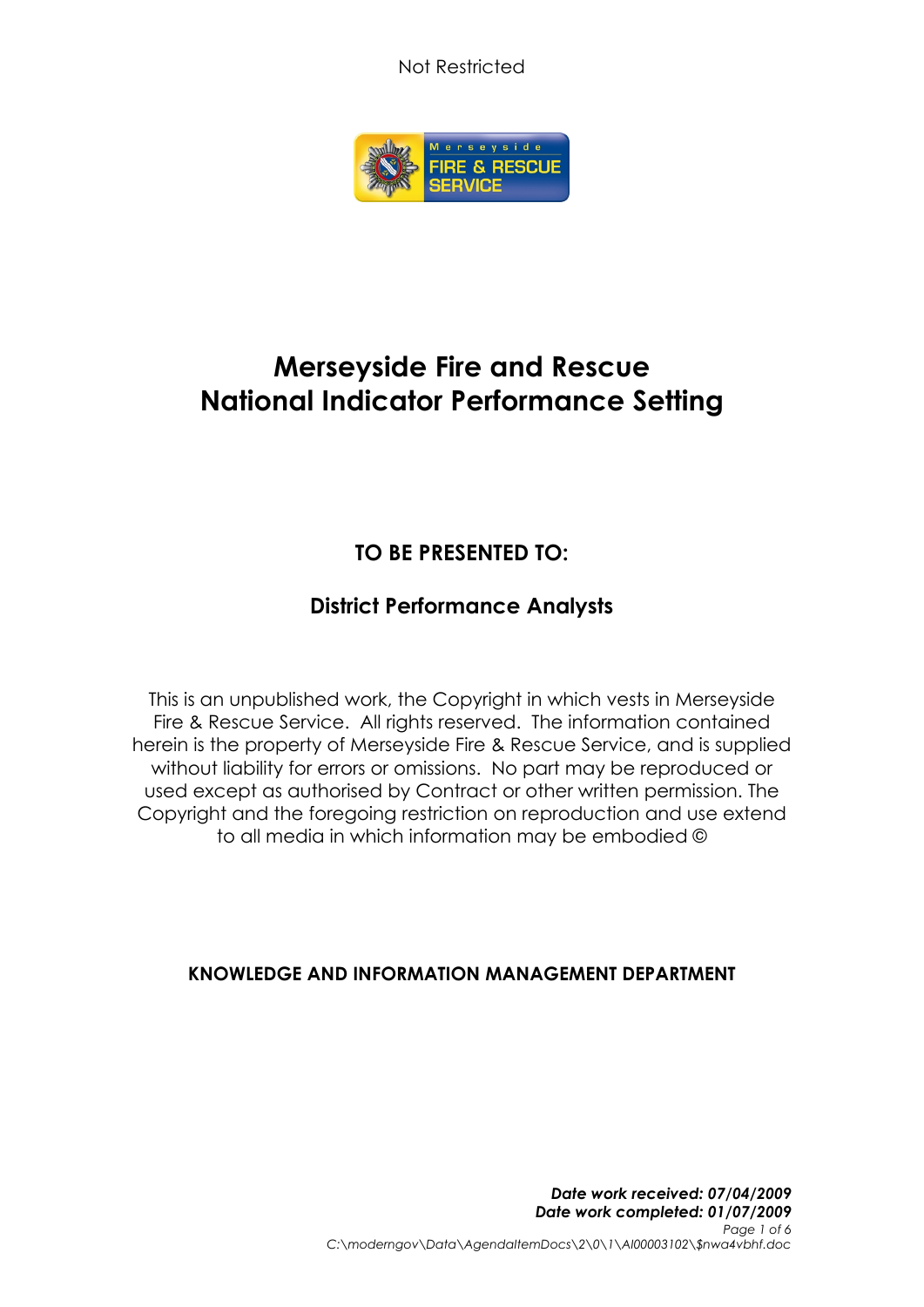### **Document Control**

#### **Amendment History**

| Version / Issue<br>No. | Date       | Author     | Remarks / Reason for<br>Change                |
|------------------------|------------|------------|-----------------------------------------------|
| 1.0                    | 07/04/2009 | J Fielding |                                               |
| 1.1                    | 21/04/2009 | J Fielding | Following comments<br>from JLC                |
| 1.2                    | 01/07/2009 | J Fielding | Addition of Data<br><b>Quality Commentary</b> |

#### **Sign-Off List**

| <b>Name</b>   | Position                                       |
|---------------|------------------------------------------------|
| John L Curtis | Director of Knowledge & Information Management |
| Chris Case    | Director of Performance & Values               |
|               |                                                |

#### **Distribution List**

| Name                | Position |  |
|---------------------|----------|--|
| Merseyside Informed |          |  |
|                     |          |  |
|                     |          |  |
|                     |          |  |

#### **Related Documents**

| Reference | Title                   | Author        | Version & |
|-----------|-------------------------|---------------|-----------|
| No.       |                         |               | Date      |
|           | Performance Management  | John L Curtis | 0.        |
|           | Process, Draft Document |               |           |
|           |                         |               |           |
|           |                         |               |           |

#### **Ownership**

Has it been agreed with the client that this is a publicly owned document? Yes/No

If Yes please state URL:

If No please state reason why: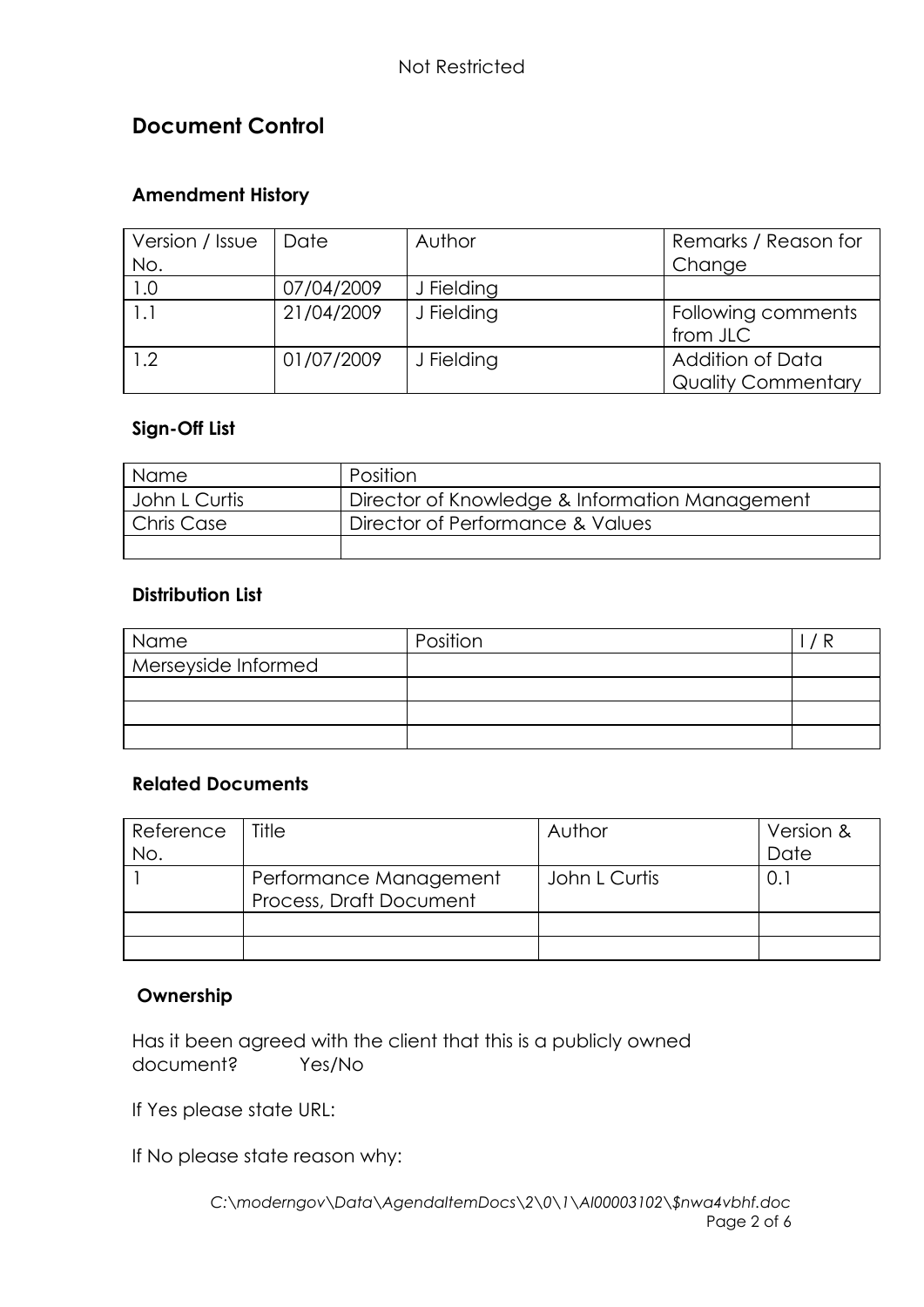## <span id="page-2-0"></span>*1. Agreement*

For the purpose of this report the following agreement was made between the client and the Knowledge & Information Management department.

This work was requested by John L Curtis and John Fielding and received on 07/04/2009.

The Manager<sup>1</sup> has approved this report/ piece of work can be undertaken by the Knowledge & Information Management Department.

If the scope of the work changes, authorisation must be again obtained and would be noted within the version control document sheet.

It was agreed that this report would be produced in draft format by 08/04/2009, and would be sent electronically to the Director of Knowledge & Information Management Department and Client for comment.

The Manager / Client agreed that their comments would be received back by 02/07/2009.

The final report, which will always be in PDF format, would be produced by 01/07/2009, subject to receiving comments.

<sup>1</sup> John L Curtis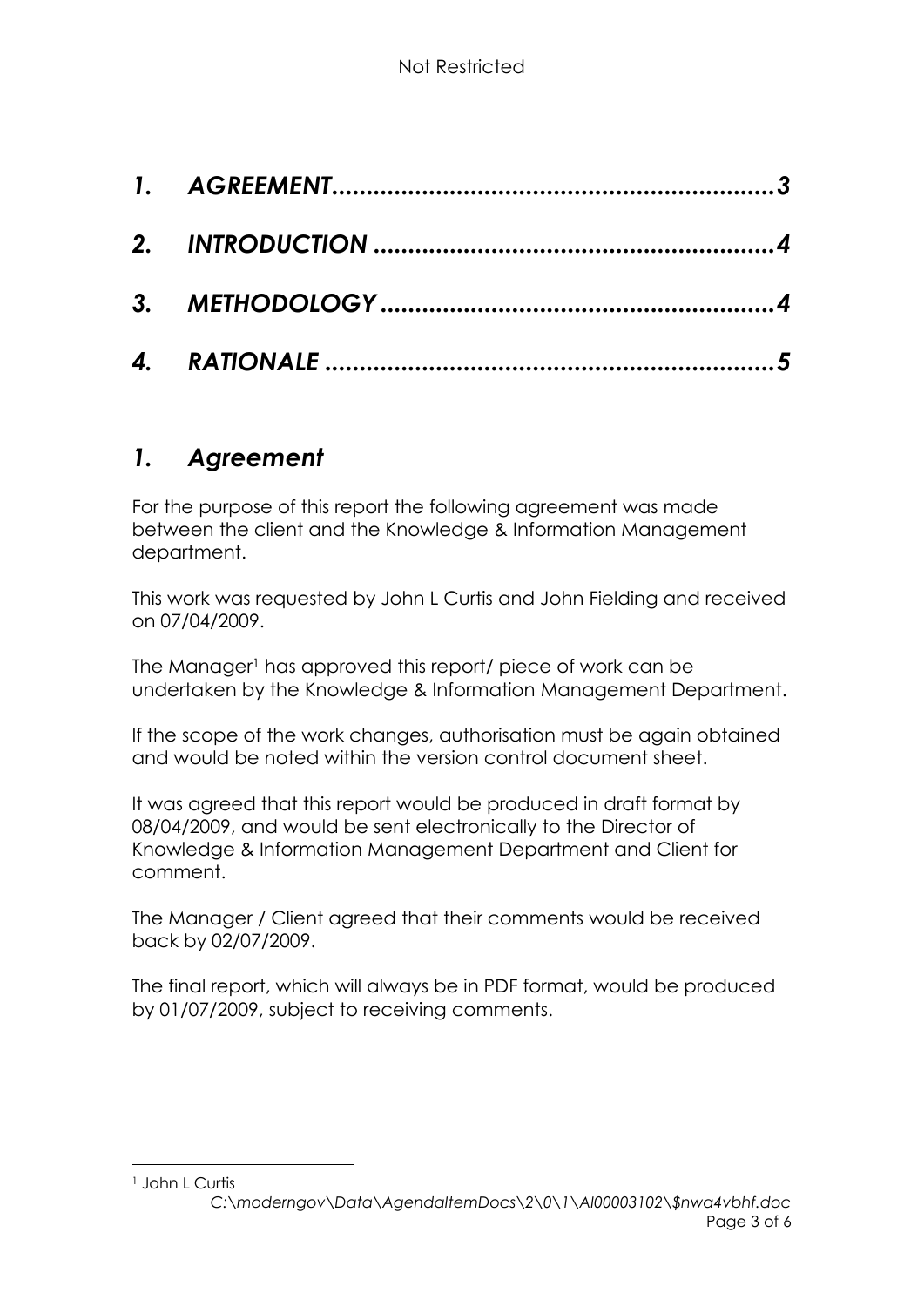## <span id="page-3-0"></span>*2. Introduction*

Every February the Business Intelligence team within the Knowledge and Information Management department of Merseyside Fire and Rescue Service begin the process of target setting for future performance for a range of National Indicators and Local Indicators.

The purpose of this document is to provide a background as to how Merseyside Fire and Rescue Service set targets for the National Indicators NI33 – Arson and NI49 – Primary Fires as well as the rationale for the process itself.

# *3. Data Quality*

Data Quality is key to ensuring that reporting of performance data and information are as accurate as possible. Data quality is managed by the Data Management team within the Knowledge & Information Management Department.

In simple terms, to ensure data quality the Data Management team on a daily basis use reporting tools which compare the incident type to the "Stop Code."<sup>2</sup> If the incident type as described in IRS (fire reporting system) is different to the recorded Stop Code; then the team contact the Officer who completed the record and query as to why there is a discrepancy. Following this review either the fire report or the Stop Code is amended so that they reflect each other.

# <span id="page-3-1"></span>*4. Methodology*

The following outlines the steps which are taken in setting targets. Step 1:

Historical data<sup>3</sup> is extracted from the Vision and the Incident Recording System (IRS) databases using criteria as prescribed by Communities and Local Government (CLG). This data is then filtered into the Merseyside districts using Geographical Information Systems. This enables us to correctly break down a Merseyside perspective to a district

Step 2:

Data is then filtered by fiscal year (i.e. 1st April – 31st March) this produces a table like table 1 below:

<sup>2</sup> Stop Code – a coding system used by MF&RS Control Room which in very simple terms describes what type incident occurred. For example a "01" is a Dwelling Fire, any code beginning with "04" is a secondary fire.

<sup>3</sup> Note: data used includes late Fire Report returns so will be different from previously published figures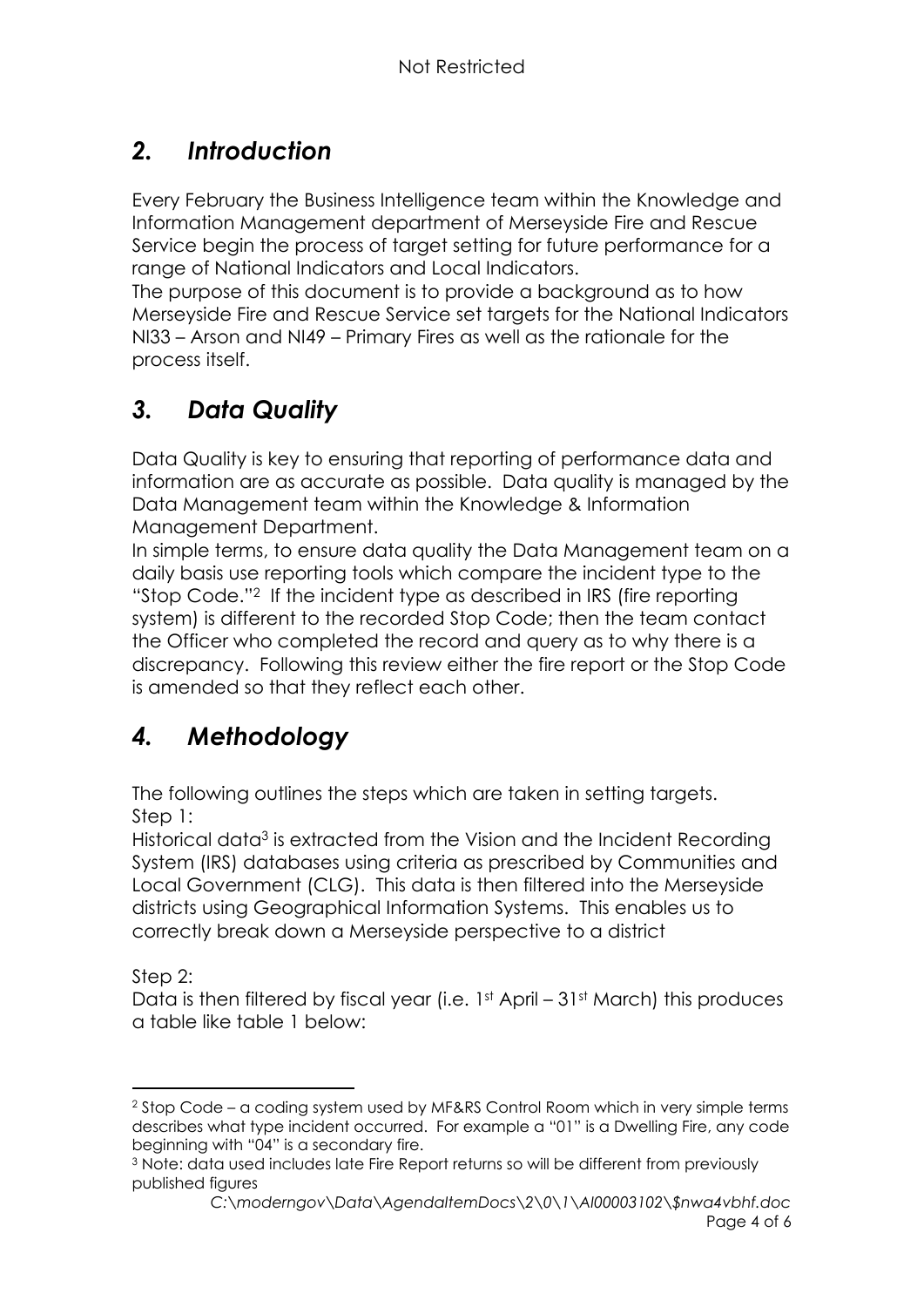| Year      | Knowsley | Liverpool | Sefton | St Helens | Wirral |
|-----------|----------|-----------|--------|-----------|--------|
| 2004/05   | 673      | 2278      | 499    | 379       | 635    |
| 2005/06   | 564      | 1668      | 441    | 351       | 451    |
| 2006/07   | 419      | 1608      | 434    | 309       | 407    |
| 2007/08   | 389      | 1209      | 322    | 222       | 310    |
| Est 08/09 | 308      | 981       | 253    | 234       | 315    |

Table 1: breakdown of NI33a Deliberate Primary Fire Performance by district and year

Step 3:

With the data extracted a series of charts are created (one for each indicator per district. From here a trend line is added, with the chart displaying the trend formula and R<sup>2</sup> (regression) value.



Chart 1: Incident data plotted with trend line (Liverpool)

Chart 1 (above) plots Incidents within Liverpool over the past five years including the trend line (in this case a POWER trend line) and requisite formula. From here the trend formula is applied to the incident data (as in table 1) and future performance is predicted as displayed in table 2 (below).

| Table 2. Application of fronta formula to croate forbite prodictions |           |          |           |        |           |        |
|----------------------------------------------------------------------|-----------|----------|-----------|--------|-----------|--------|
| x                                                                    | Year      | Knowsley | Liverpool | Sefton | St Helens | Wirral |
| 0                                                                    | 2004/05   | 673      | 2278      | 499    | 379       | 635    |
|                                                                      | 2005/06   | 564      | 1668      | 441    | 351       | 451    |
| 2                                                                    | 2006/07   | 419      | 1608      | 434    | 309       | 407    |
| 3                                                                    | 2007/08   | 389      | 1209      | 322    | 222       | 310    |
| 4                                                                    | Est 08/09 | 308      | 981       | 253    | 234       | 315    |
| 5                                                                    | 2009/10   |          | 1081      |        |           |        |
| - 6                                                                  | 2010/11   |          | 989       |        |           |        |
|                                                                      | 2011/12   |          | 918       |        |           |        |

Table 2: Application of trend formula to create future predictions

*C:\moderngov\Data\AgendaItemDocs\2\0\1\AI00003102\\$nwa4vbhf.doc* Page 5 of 6 Target setting, judgements are based on which trend is most realistically achievable, whilst challenging enough in order to be objective. The